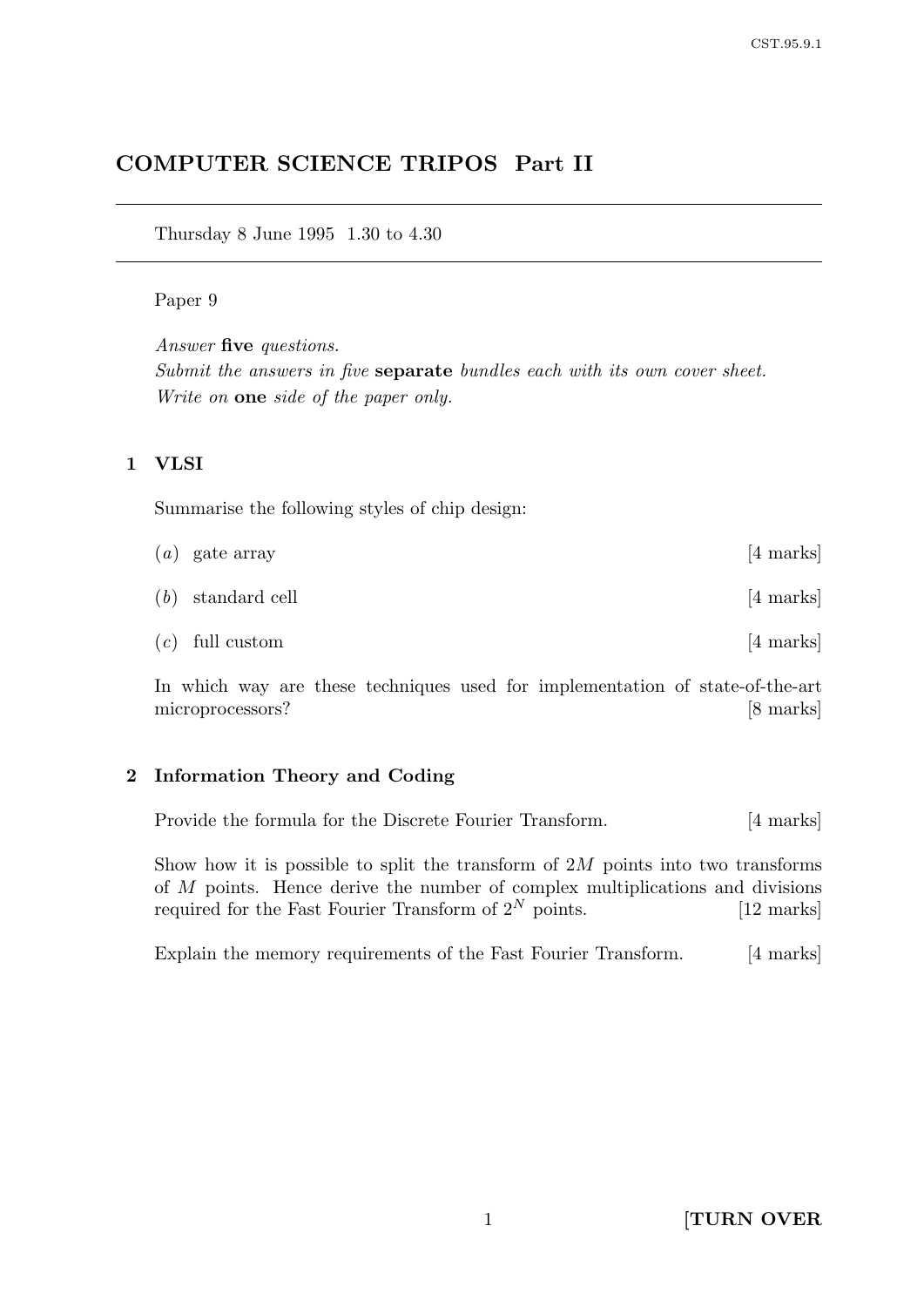# 3 Digital Communication II

Describe the ISO OSI reference model, including details of the major functions at each level. [14 marks]

At which level is end-to-end encryption normally considered to reside in this model? [2 marks]

Discuss circumstances in which encryption might be used at other protocol levels and the attacks against which such use is defending. [4 marks]

# 4 Concurrency Theory

Define the notions of *strong equivalence* (∼) and *observation equivalence* (≈) for CCS agents. [4 marks]

A CCS agent P is called  $\tau$ -free if  $\tau$  does not occur in P, or in the definitions of any constants occurring in P. For any  $\tau$ -free agent P, show that  $\tau$ . P is strongly equivalent to a  $\tau$ -free agent. (You may assume that there is at least one name, a, which does not occur in the syntactic sort of  $P$ .) [6 marks]

A CCS agent expression is called *normal* if it is of the form  $\sum_{i\in I} \ell_i P_i$ , where all the  $\ell_i$  are labels (that is, not  $\tau$  actions). Show that the property

(\*) 
$$
P_1 \approx P_2
$$
 and  $Q_1 \approx Q_2$  implies  $P_1 + Q_1 \approx P_2 + Q_2$ 

holds for all normal agents  $P_1$ ,  $P_2$ ,  $Q_1$ , and  $Q_2$ . [5 marks]

Does (\*) hold for all  $\tau$ -free agents  $P_1$ ,  $P_2$ ,  $Q_1$ , and  $Q_2$ ? [5 marks]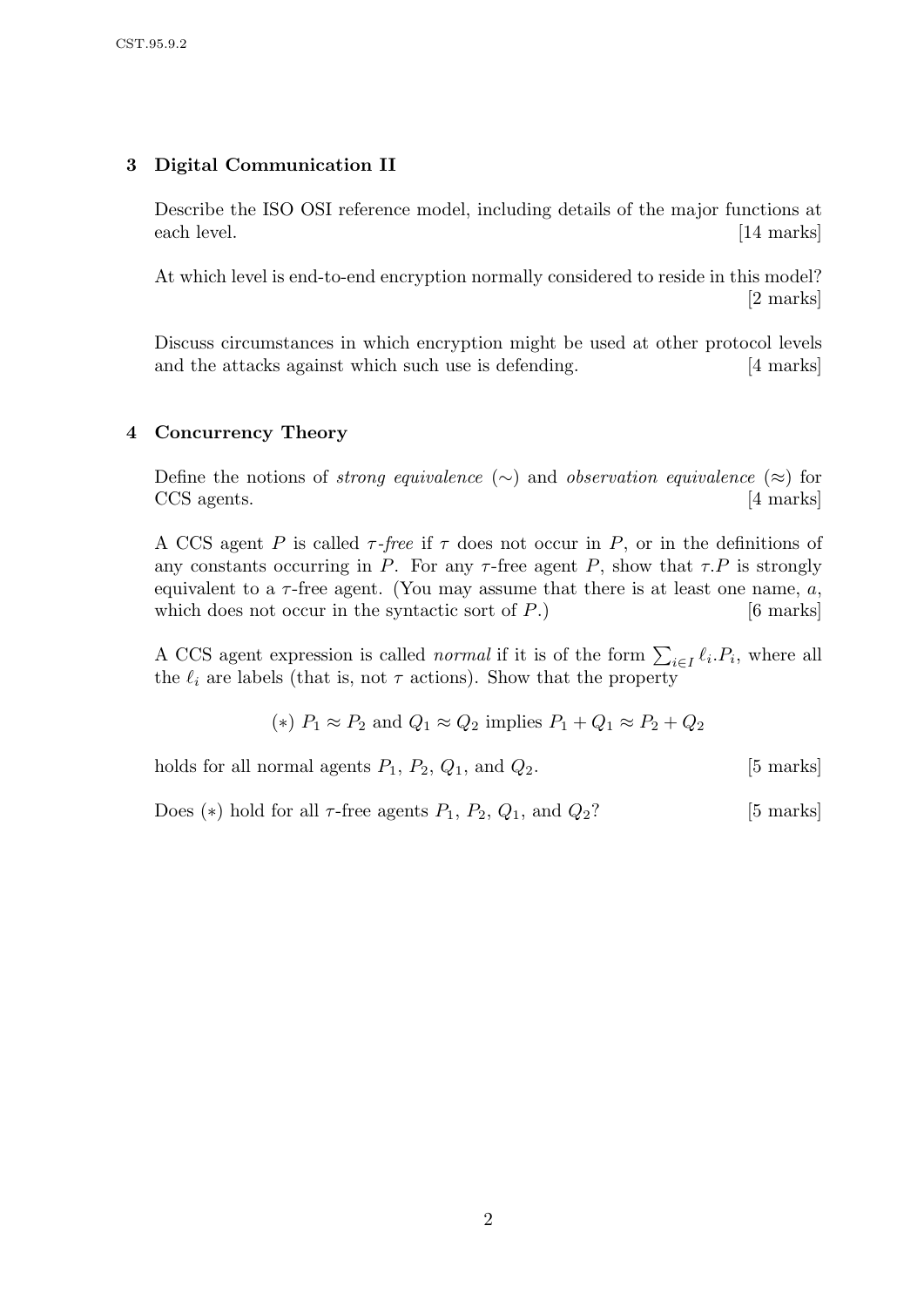#### 5 Developments in Technology

Light is incident from air on the end face of a multimode optical fibre at angle of incidence  $\alpha$  as shown below.



The refractive indices of the core and cladding are  $n_1$  and  $n_2$  respectively, where  $|n_1 - n_2| \ll 1$ . Prove the following condition for the incident light to be guided by the fibre

$$
\sin \alpha \leqslant \sqrt{n_1^2 - n_2^2} \tag{4 marks}
$$

What is the main cause of pulse spreading in a step index multimode fibre? [3 marks]

Show, for the same fibre parameters as given above, that the bandwidth  $\times$  length product for the fibre is given approximately by

$$
B.L = \frac{nc}{(n_1^2 - n_2^2)}
$$

where c is the speed of light in free space, and the approximation  $n_1 \approx n_2 \approx n$  has been made. [5 marks]

Explain carefully how, by appropriate design of the multimode fibre, the bandwidth might be increased. [3 marks]

Explain carefully what is meant by the term material dispersion in an optical fibre, explaining its relative importance for single and multimode fibres. How might it be minimised? [5 marks]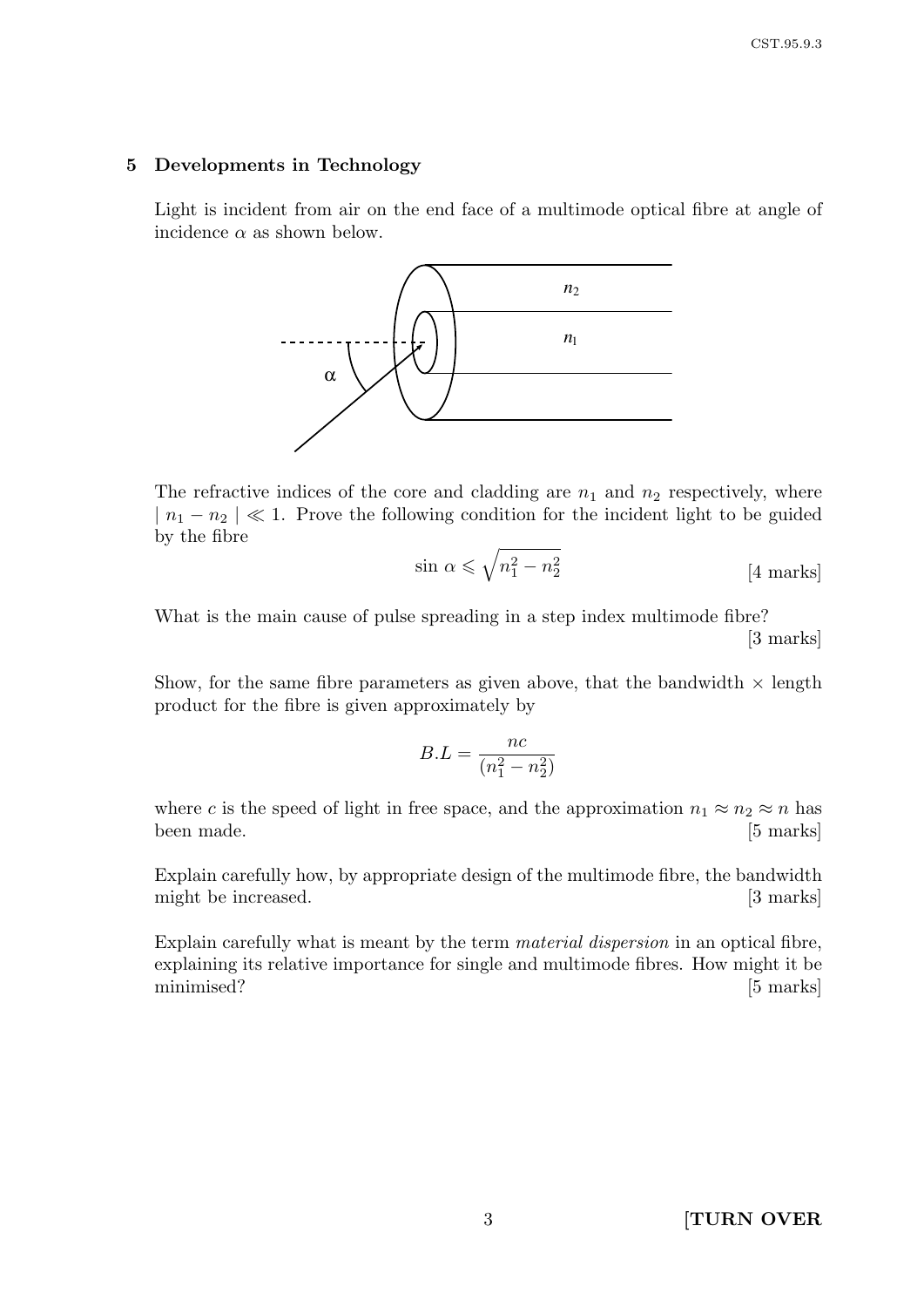### 6 Security

The Tatebayashi–Matsuzaki–Newmann protocol may be described as follows:

$$
\begin{array}{ccccccccc}\nA & \to & S & : & r_A^3 & (\text{mod } N) \\
B & \to & S & : & r_B^3 & (\text{mod } N) \\
S & \to & A & : & r_A \oplus r_B\n\end{array}
$$

Explain what is happening here, including the goal and the assumptions. [4 marks]

How can this protocol be attacked? [10 marks]

It has been suggested that the protocol can be strengthened by changing the contents of the last message to  ${r_B}_{r_A}$  ( $r_B$  encrypted by  $r_A$  using a secret key algorithm). Does this help? Explain your answer. [6 marks]

### 7 Optimising Compilers

Carefully define what it means for a function to be *strict* in its  $i^{th}$  argument.

[4 marks]

Carefully describe how a safe approximation to the strictness properties of a mutually recursive set of functions can be calculated, illustrating your method using the following definitions:

```
f(x,y,z) = h(g(x,y), g(y,z))g(a,b) = if h(a,b)=0 then a else f(a-1,b,a)h(p,q) = if p=0 then f(q,p-1,p) else if q=0 then 1 else 0
```
[10 marks]

Discuss how strictness information can be used in the optimisation of pure functional languages on

- (a) simple single processor machines
- (b) parallel processing hardware

[6 marks]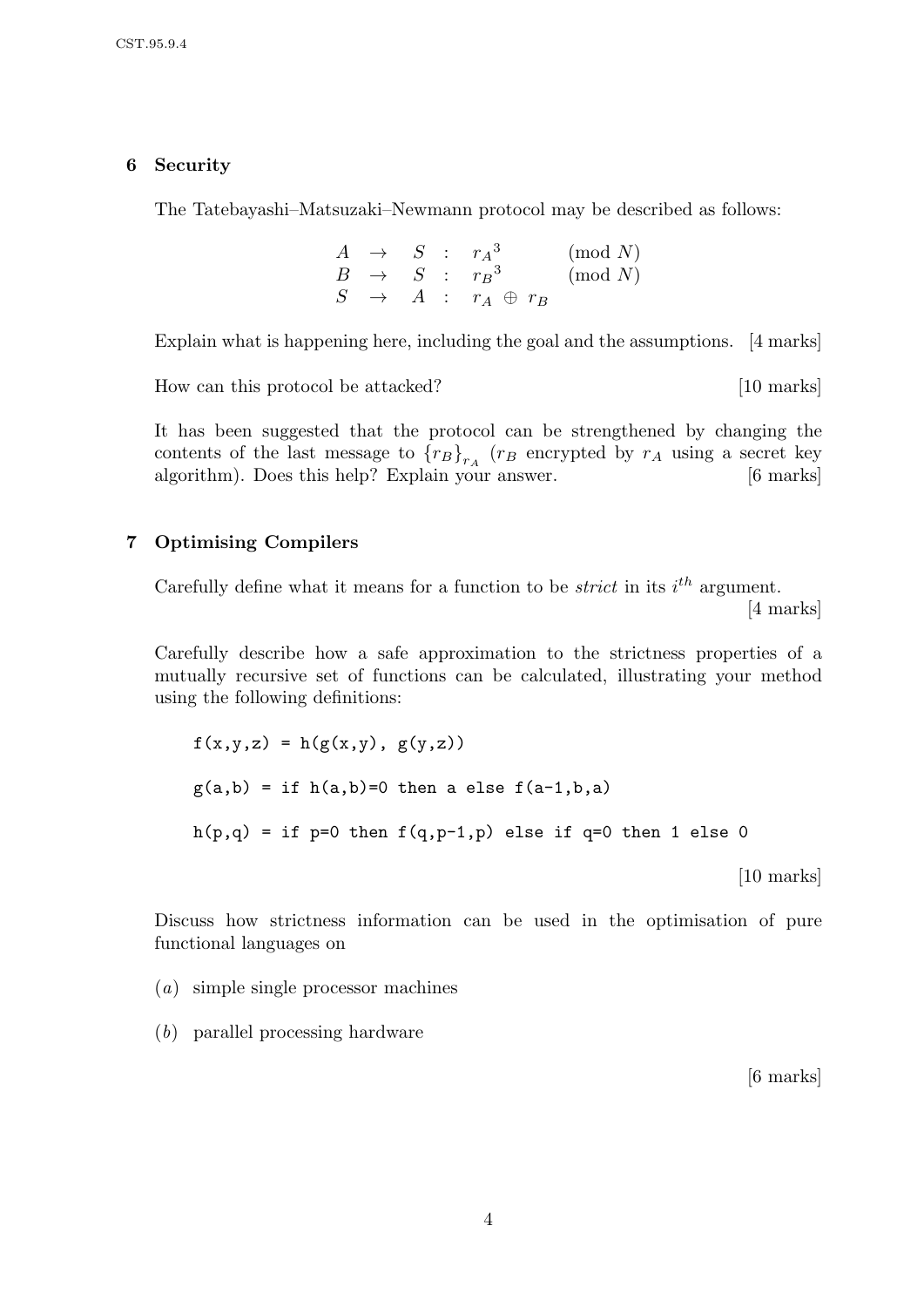# 8 Prolog for Artificial Intelligence

Consider the task of normalising sum expressions. For example, the sums  $(a + b) + (c + d)$  and  $(a + (b + (c + d)))$  may be normalised into a standard form that is left associative:  $a+b+c+d$  or equivalently  $((a+b)+c)+d$ . Write a Prolog procedure to define predicate normsum such that the goal normsum $(X, Y)$  succeeds when the sum expression X normalises to Y. Procedures not using the technique of difference structures will not receive full marks. [20 marks]

### 9 Running a Business

Explain the difference between a *profit and loss account* and a *cash-flow statement*. Under what circumstances would they show the same figures? [5 marks]

A small software company is offered a development contract, valued at  $\pounds 100,000$ (excluding VAT), with 10% to be paid at the start of the contract, 30% invoiced at the first milestone (estimated after 3 months), 50% invoiced on completion, with 10% to be retained for 3 months after completion, as a guarantee against errors.

The company estimates that the project will require 6 months' work from each of two staff, whose annual salary costs are  $\pounds 36,000$  and  $\pounds 24,000$  respectively. Other overheads are approximately 120% of salary costs.

Draw up an outline monthly profit and loss account and cash-flow statement for the project, ignoring VAT and bank interest. Salary and overheads are charged to the project only while the programmers are actually working on it. [5 marks]

What is the eventual profit the company expects to make, if it undertakes the project, and how much working capital will the project require? [5 marks]

The effort in the project turns out to be underestimated, and the company delivers the first milestone 1 month late, and completes 2 months late compared with the original schedule, requiring both programmers to work for the extra 2 months. How has this affected the profitability and working capital requirement? [5 marks]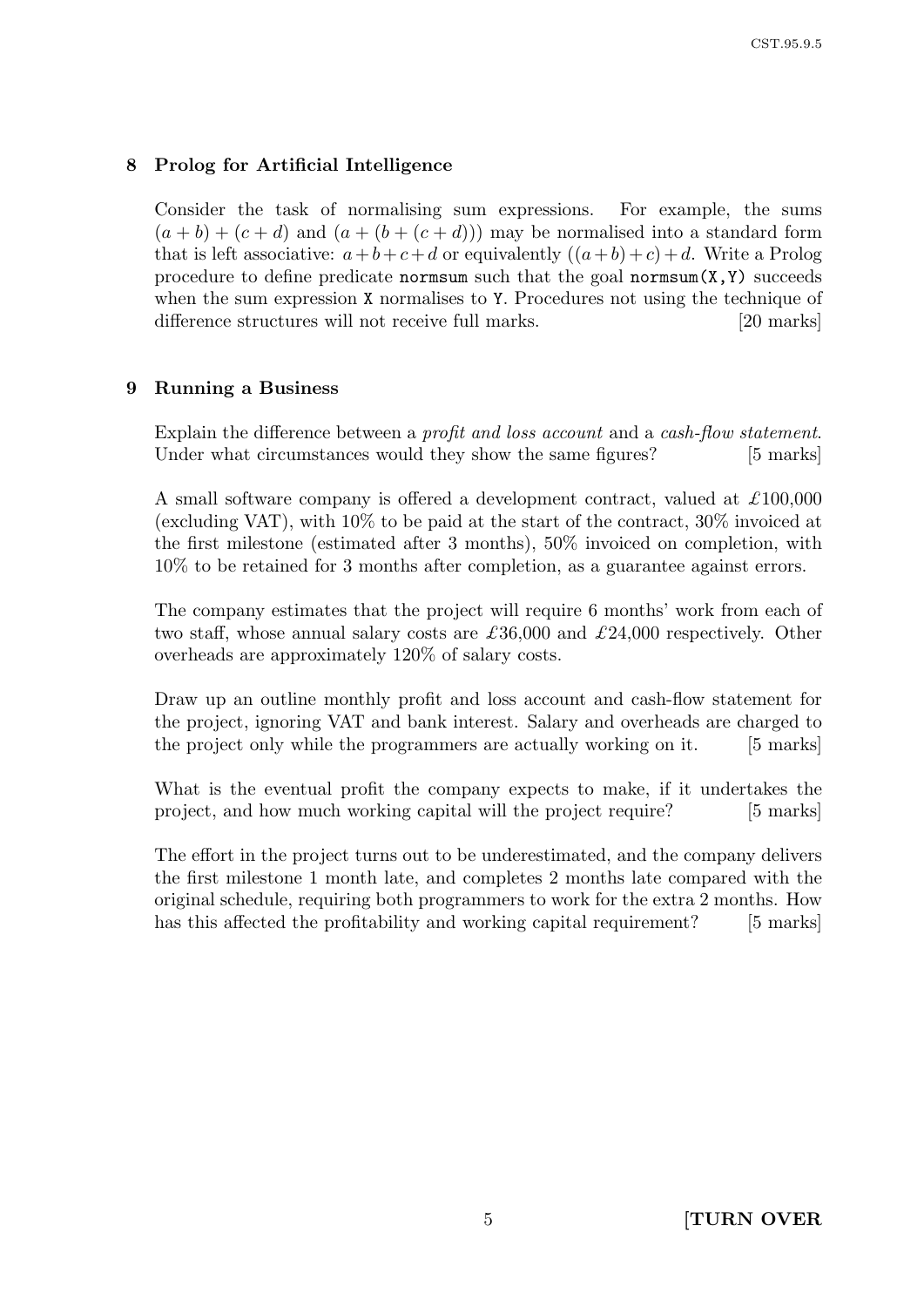### 10 Natural Language Processing

Imagine you were to construct a natural language processing system for solving syllogisms expressed in English, behaving approximately as indicated:

| User: All men are mortal. | System: OK  |  |
|---------------------------|-------------|--|
| User: Socrates is a man.  | System: OK  |  |
| User: Is Socrates mortal? | System: Yes |  |

Describe the components of such a system and how they would fit together.

[20 marks]

#### 11 Computer Systems Modelling

In queueing networks, what is meant by a *closed* system? [4 marks]

Consider two closed systems. One has two devices, A and B, and three customers, the other three devices,  $A$ ,  $B$  and  $C$ , and two customers. Both have exponentially distributed service times which are device dependent but customer independent. In the first system a customer completing service at a device always moves to the other device. In the second system a customer completing service moves to one of the other two devices with equal probability.

Draw state diagrams for the Markov chains representing these systems. Choose one system to solve for device utilisation in terms of service rates. [10 marks]

For the chosen system, when the service rates are equal does the utilisation of each device correspond to that for a balanced system  $(U = \frac{N}{N+k}$  $\frac{N}{N+K-1}$  where N is the number of customers and  $K$  the number of devices)? [3 marks]

Describe the state space for a Markov chain for one of the systems if the service rates were both customer and server dependent. [3 marks]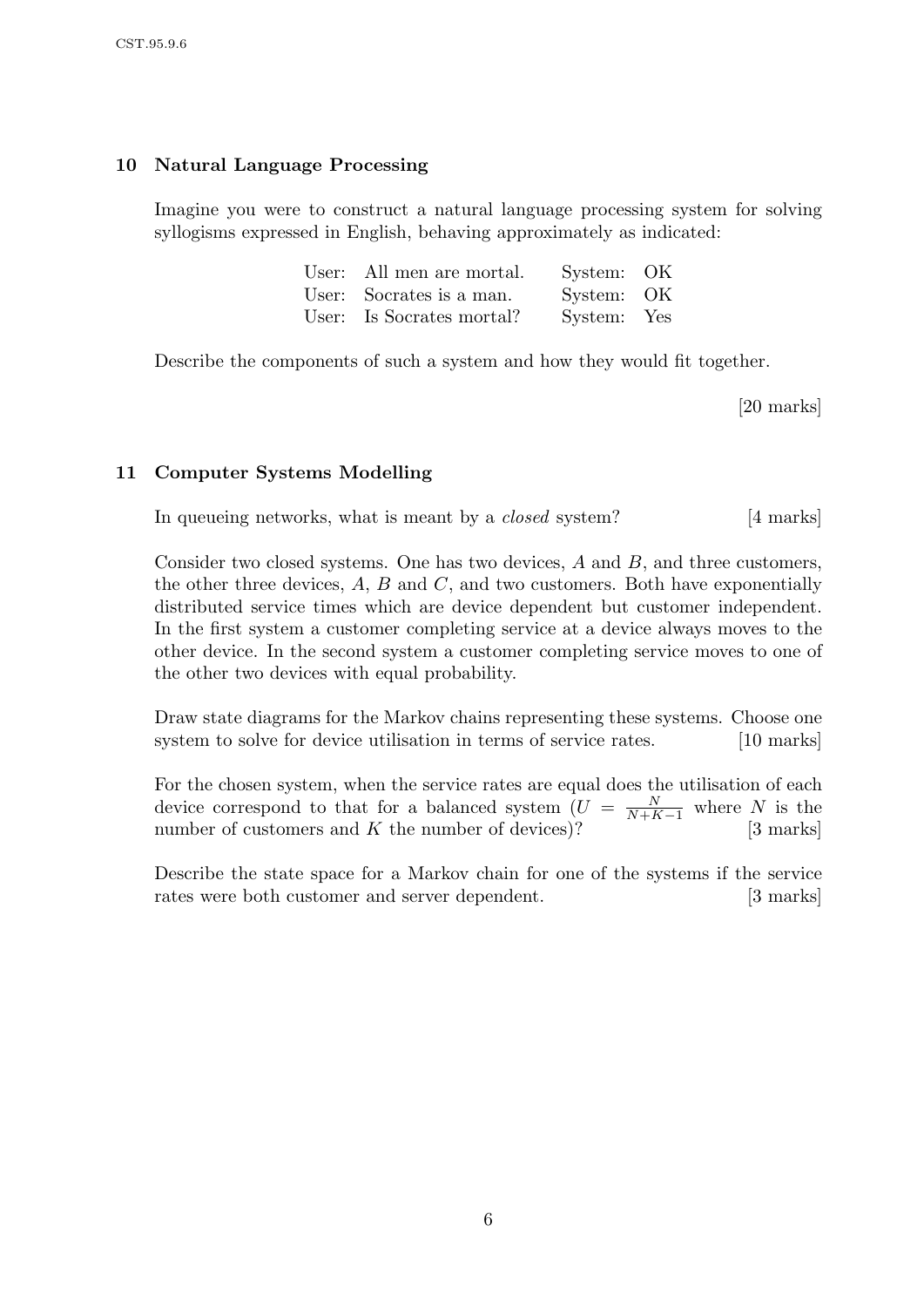#### 12 Types

Consider the following datatype and function declarations in Standard ML:

```
datatype tree = Leaf | Node of tree * tree;
fun iter x f Leaf = x| iter x f (Node(y, z)) = f(iter x f y)(iter x f z);
```
You are required to encode the datatype tree as a closed type  $\tau$  in the second-order lambda calculus,  $\lambda$ 2. Find a suitable type  $\tau$  and closed  $\lambda$ 2 terms in  $\beta$ -normal form, L, N, and I say, corresponding to Leaf, Node and iter respectively. You should demonstrate for your choices that

> $\vdash$  L  $\cdot$   $\tau$  $\vdash N : \tau \to \tau \to \tau$  $\vdash I : \forall \alpha . \alpha \rightarrow (\alpha \rightarrow \alpha \rightarrow \alpha) \rightarrow \tau \rightarrow \alpha$

are derivable typing assertions, and that  $I_{\alpha} x f L$  and  $I_{\alpha} x f (Nyz)$  are  $\beta$ -convertible to the  $\lambda$ 2 terms corresponding respectively to the right-hand sides of the clauses in the declaration of iter. [14 marks]

Now add to the above Standard ML declarations the function declarations

fun rev Leaf = Leaf  $| rev (Node(y, z)) = Node(rev z, rev y)$ ; fun div Leaf = Leaf | div  $(Node(y,z)) = div(Node(z,y))$ ;

Using I, or otherwise, show that there is a closed  $\lambda$ 2 term of type  $\tau \to \tau$ , R say, for which RL and  $R(Nyz)$  are  $\beta$ -convertible to the  $\lambda$ 2 terms corresponding respectively to the right-hand sides of the clauses in the declaration of rev. Is there a closed  $\lambda$ 2 term  $D$  with similar properties for the declaration of  $div?$  [6 marks]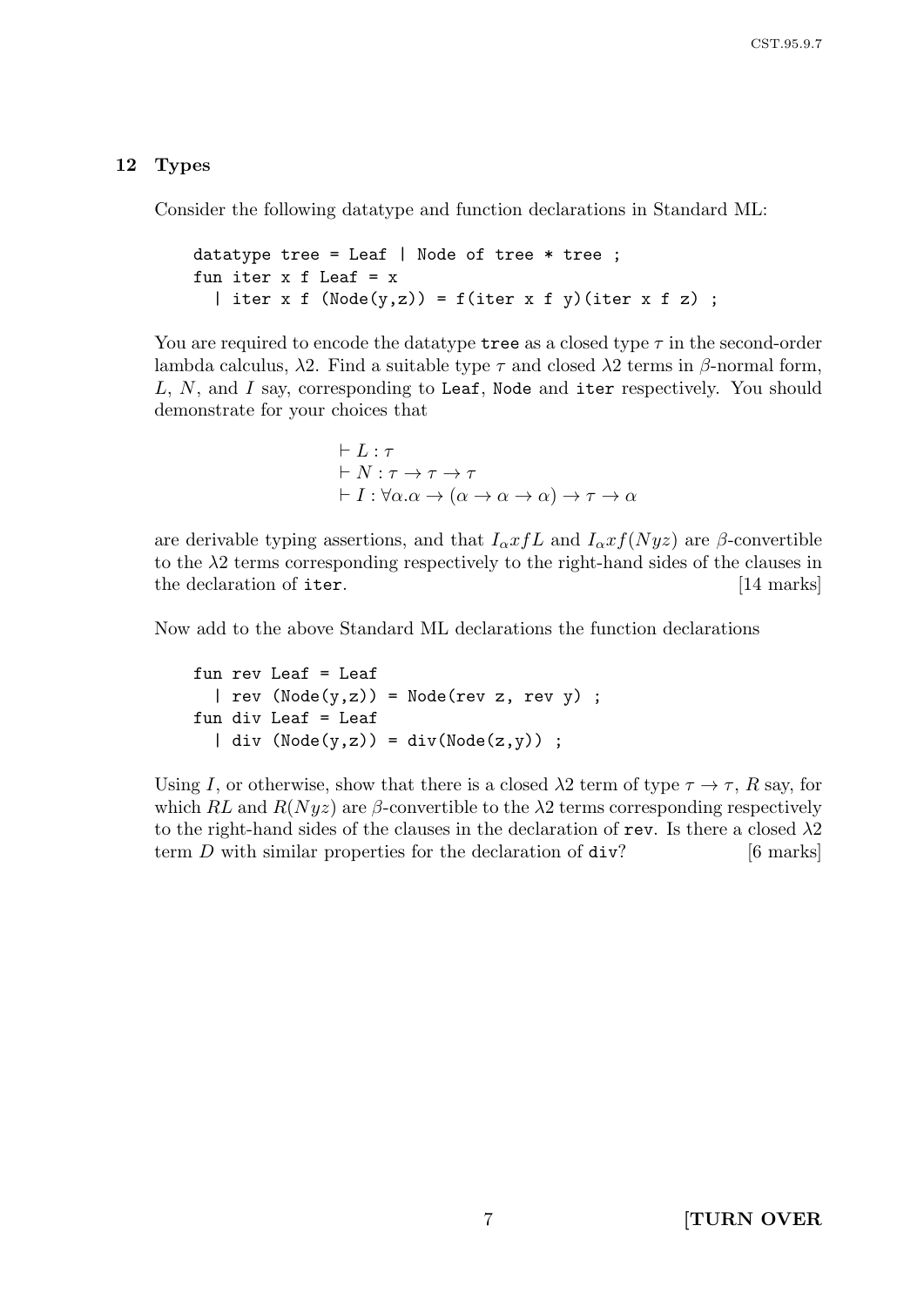## 13 Complexity Theory

It turns out that the following program, when run using floating-point arithmetic that remains accurate to N decimal places, will compute and print the value of  $\pi$  correct to almost N places. The loop (which has as its main part a step which replaces the values in a and b by their arithmetic and geometric means, respectively) will be traversed about  $log(N)$  times.

```
a := 1;b := 1/sqrt(2);u := 1/4;x := 1;pn := 4;
do \{ p := pn \}y := a; a := (a+b)/2; b := sqrt(y*b);
     u := u-x*(a-y)*(a-y);x := 2*x:
     pn := a**2/u; } while (pn < p);print(p);
```
You are provided with procedures that can compute Fourier Transforms and their inverses with a transform on  $k$  points (using floating-point arithmetic), taking time proportional to  $k \log k$ . Explain how you could implement the high-precision arithmetic needed to make this program run fast. Do not discuss how the Fourier transform will be implemented — just how it is used, and assume that the floatingpoint accuracy achieved by the transform will be adequate for your purposes.

[14 marks]

Overall how long (as a function of  $N$ ) would you expect the complete program to take to run? [6 marks]

You do not need to understand how or why this particular calculation arrives at a value for  $\pi$ , or why the loop is executed only  $\log(N)$  times.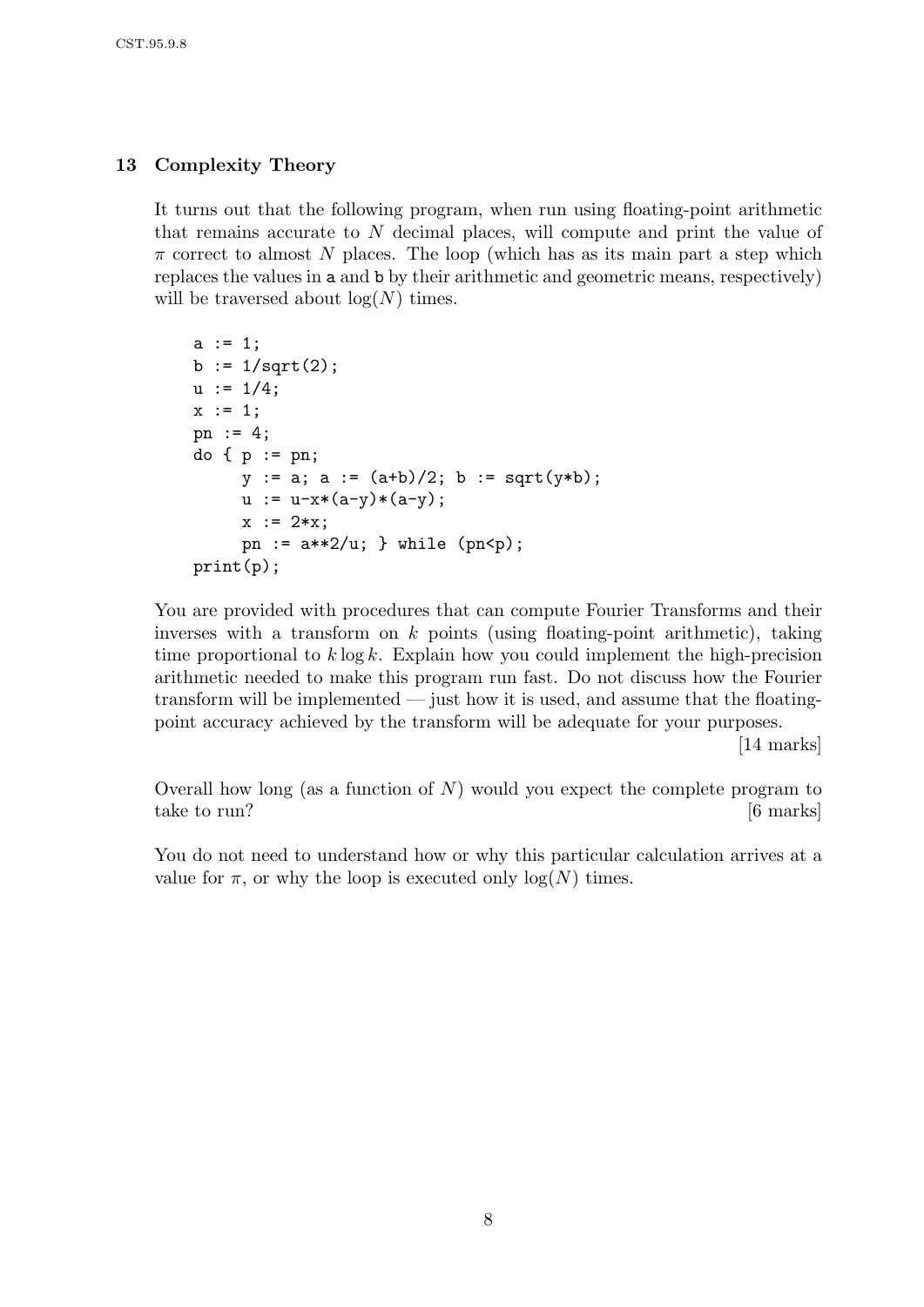#### 14 Semantics

The language IMP<sup>'</sup> comprises integer and boolean expressions and commands, defined by

> $ie \in Iexp ::= n | x | ie_1 iop ie_2$  $be \in \text{Bexp} ::= b \mid ie_1 \text{ loop} \overline{ie_2}$  $C \in Com := \text{skip} |\overline{x} = ie | (C_1; C_2)|$ if be then  $C_1$  else  $C_2$  | repeat  $C$  until be

where  $n \in \mathbb{Z}$ ,  $b \in \{true, false\}$ ,  $iop \in \{+, \times, -\}$ ,  $bop \in \{\leq, =\}$  and  $x \in Pvar$ , a set of program variables.

(a) Give an annotated evaluation semantics for  $IMP'$ , expressing the usual behaviour of each command and expression form, which derives statements of the forms

$$
ie, S \Rightarrow_I n; R \qquad be, S \Rightarrow_B b; R \qquad C, S \Rightarrow_C S'; R, W
$$

for  $S, S' \in States = (Pvar \rightarrow \mathbb{Z})$  and  $R, W \subseteq Pvar$ .  $C, S \Rightarrow_C S'; R, W$  means 'in state  $S$ , command  $C$  executes to state  $S'$  whilst reading the set of variables R and writing the set of variables W'. Similarly, if  $e \in \text{I}exp \cup \text{B}exp$  then  $e, S \Rightarrow v; R$  means 'in state S, e reads variables R in evaluating to v'.

[5 marks]

(b) For  $be \in Bexp$ ,  $ie \in Iexp$ ,  $C \in Com$  use induction on the structure of phrases to give simple definitions of sets

$$
\mathcal{R}(ie), \mathcal{R}(be), \mathcal{PR}(C), \mathcal{PW}(C) \subseteq \text{Pvar}
$$

where  $\mathcal{R}(e)$  is the set of variables accessed by e,  $\mathcal{PR}(C)$  is a set of variables possibly read during the execution of C and  $PW(C)$  is a set of variables possibly written to during the execution of C. Give an example to show that it is not in general true that

$$
C, S \Rightarrow_C S'; R, W \text{ implies } W = \mathcal{PW}(C). \tag{5 marks}
$$

(c) Prove that for any  $C, S, S', R, W$ 

 $C, S \Rightarrow_C S'; R, W$  implies  $(\forall x \in Pvar. \ x \notin W \Rightarrow S(x) = S'(x))$ 

and that for any be,  $S, S', b, R$ 

 $(\forall x \in \mathcal{R}(be). S(x) = S'(x))$  implies  $(be, S \Rightarrow_B b; R \iff be, S' \Rightarrow_B b; R)$ [5 marks]

(d) Prove that for any  $C_1, C_2, C_3$  and be that if  $\mathcal{R}(be) \cap \mathcal{PW}(C_1) = \emptyset$  then

 $(C_1; \text{if } be \text{ then } C_2 \text{ else } C_3) \approx \text{if } be \text{ then } (C_1; C_2) \text{ else } (C_1; C_3)$ 

You may assume without proof that if  $C, S \Rightarrow_C S'; R, W$  then  $W \subseteq \mathcal{PW}(C)$ . [5 marks]

9 **[TURN OVER**